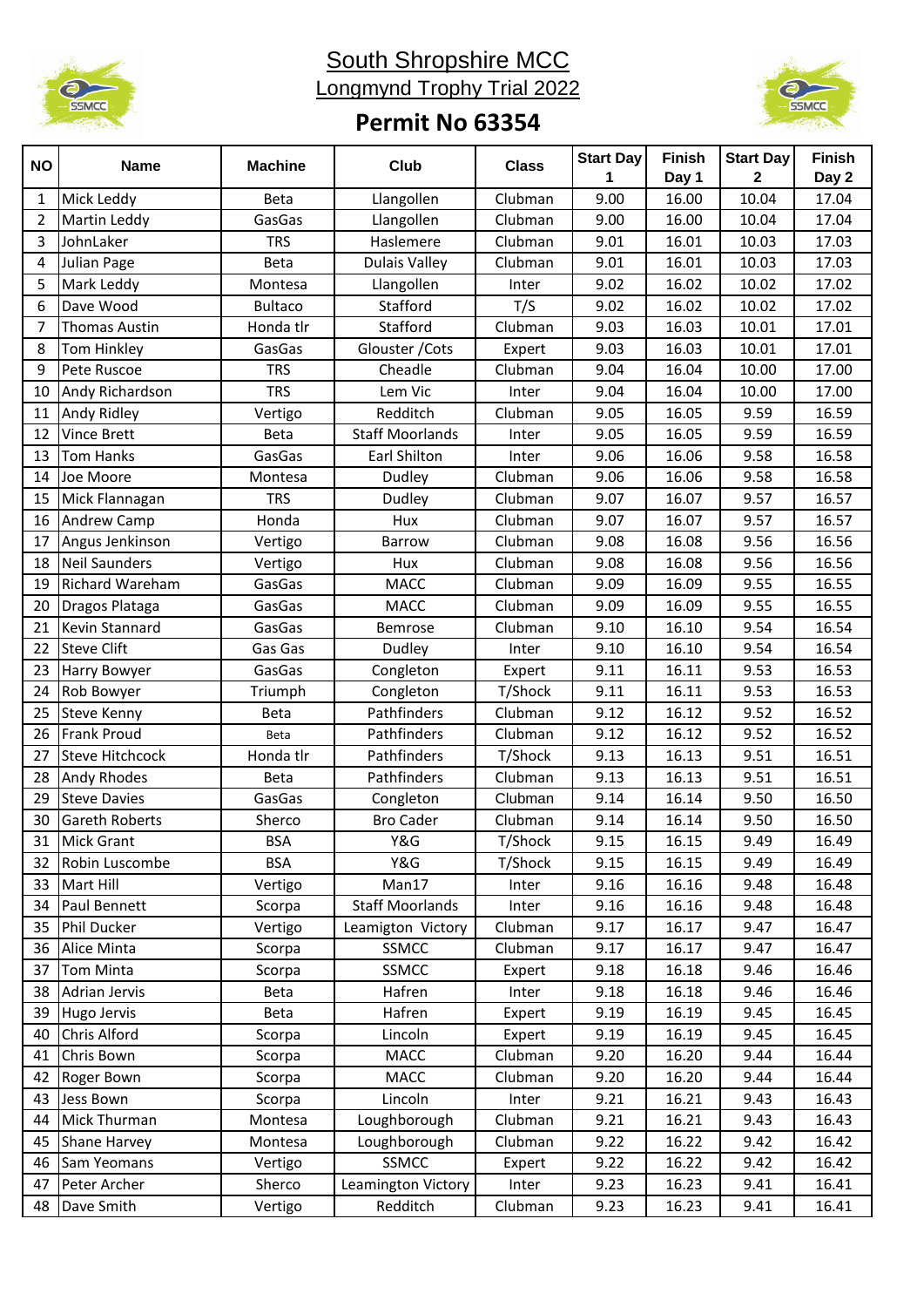

## South Shropshire MCC Longmynd Trophy Trial 2022



## **Permit No 63354**

| <b>NO</b> | <b>Name</b>             | <b>Machine</b> | Club            | <b>Class</b> | <b>Start Day</b><br>1 | <b>Finish</b><br>Day 1 | <b>Start Day</b><br>$\mathbf{2}$ | <b>Finish</b><br>Day 2 |
|-----------|-------------------------|----------------|-----------------|--------------|-----------------------|------------------------|----------------------------------|------------------------|
| 49        | Darren Lobb             | Montesa        | Redditch        | Clubman      | 9.24                  | 16.24                  | 9.40                             | 16.40                  |
| 50        | lan Strudley            | <b>Beta</b>    | Redditch        | Clubman      | 9.24                  | 16.24                  | 9.40                             | 16.40                  |
| 51        | Owen Strudley           | <b>Beta</b>    | Redditch        | Clubman      | 9.25                  | 16.25                  | 9.39                             | 16.39                  |
| 52        | <b>Steve Williams</b>   | Beta           | Redditch        | Inter        | 9.25                  | 16.25                  | 9.39                             | 16.39                  |
| 53        | lan Cook                | GasGas         | Redditch        | Clubman      | 9.26                  | 16.26                  | 9.38                             | 16.38                  |
| 54        | Andrew Hickman          | Honda          | <b>SSMCC</b>    | Clubman      | 9.26                  | 16.26                  | 9.38                             | 16.38                  |
| 55        | Dave Fowler             | Honda          | Redditch        | Clubman      | 9.27                  | 16.27                  | 9.09                             | 16.09                  |
| 56        | <b>Scott Brooks</b>     | GasGas         | Redditch        | Clubman      | 9.27                  | 16.27                  | 9.37                             | 16.37                  |
| 57        | <b>Torbjorn Erye</b>    | Vertigo        | Man17           | Clubman      | 9.28                  | 16.28                  | 9.36                             | 16.36                  |
| 58        | Mike Edwards            | GasGas         | Man17           | Clubman      | 9.28                  | 16.28                  | 9.36                             | 16.36                  |
| 59        | <b>Bretton King</b>     | Honda          | <b>SSMCC</b>    | Clubman      | 9.29                  | 16.29                  | 9.35                             | 16.35                  |
| 60        | Will King               | Honda          | SSMCC           | Clubman      | 9.29                  | 16.29                  | 9.35                             | 16.35                  |
| 61        | Christian Pearson       | Montesa        | SSMCC           | Clubman      | 9.30                  | 16.30                  | 9.34                             | 16.34                  |
| 62        | <b>Scott Rowlands</b>   | GasGas         | Richmond        | Clubman      | 9.30                  | 16.30                  | 9.34                             | 16.34                  |
| 63        | <b>Tony Martin</b>      | Triumph        | Hookwoods       | T/Shock      | 9.31                  | 16.31                  | 9.33                             | 16.33                  |
| 64        | <b>Sandy Plenty</b>     | GasGas         | SSMCC           | Clubman      | 9.31                  | 16.31                  | 9.33                             | 16.33                  |
| 65        | Dave Dale               | GasGas         | Waltham         | Clubman      | 9.32                  | 16.32                  | 9.32                             | 16.32                  |
| 66        | Dave Beckett            | Montesa        | Zona 1          | Clubman      | 9.32                  | 16.32                  | 9.32                             | 16.32                  |
| 67        | <b>Mick Marshall</b>    | GasGas         | Normandy        | Clubman      | 9.33                  | 16.33                  | 9.31                             | 16.31                  |
| 68        | Dave Renham             | Vertigo        | Normandy        | Clubman      | 9.33                  | 16.33                  | 9.31                             | 16.31                  |
| 69        | <b>Neil Varney</b>      | Vertigo        | Normandy        | Clubman      | 9.34                  | 16.34                  | 9.30                             | 16.30                  |
| 70        | lan Wakeford            | Vertigo        | Bognor          | Clubman      | 9.34                  | 16.34                  | 9.30                             | 16.30                  |
| 71        | James Gammons           | Vertigo        | Bognor          | Inter        | 9.35                  | 16.35                  | 9.29                             | 16.29                  |
| 72        | Wayne Holdsworth        | GasGas         | Bognor          | Inter        | 9.35                  | 16.35                  | 9.29                             | 16.29                  |
| 73        | Andrew Blackman         | <b>Beta</b>    | Bognor          | Expert       | 9.36                  | 16.36                  | 9.28                             | 16.28                  |
| 74        | Sam Haslam              | GasGas         | Berkhamstead    | Expert       | 9.36                  | 16.36                  | 9.28                             | 16.28                  |
| 75        | <b>Marcus Faulkner</b>  | GasGas         | Bognor          | Clubman      | 9.37                  | 16.37                  | 9.27                             | 16.27                  |
| 76        | <b>Phil Martin</b>      | Montesa        | Bognor          | Clubman      | 9.37                  | 16.37                  | 9.27                             | 16.27                  |
| 77        | Shaun Fox               | GasGas         | Man 17          | Expert       | 9.38                  | 16.38                  | 9.26                             | 16.26                  |
| 78        | <b>Barry Roads</b>      | Yamaha         | Yeo Vale        | Clubman      | 9.38                  | 16.38                  | 9.26                             | 16.26                  |
|           | 79 John Holland         | Yamaha         | Stratford       | Clubman      | 9.39                  | 16.39                  | 9.25                             | 16.25                  |
| 80        | Mick Thompson           | Beta           | Redditch        | Inter        | 9.39                  | 16.39                  | 9.25                             | 16.25                  |
| 81        | <b>Steve Forest</b>     | GasGas         | Bognor          | Clubman      | 9.40                  | 16.40                  | 9.24                             | 16.24                  |
| 82        | Will McBain             | Vertigo        | Berkhamstead    | Expert       | 9.40                  | 16.40                  | 9.24                             | 16.24                  |
| 83        | Lee Sulivan             | Vertigo        | Berko           | Inter        | 9.41                  | 16.41                  | 9.23                             | 16.23                  |
| 84        | Jon Probitts            | Beta           | <b>Bradford</b> | Clubman      | 9.41                  | 16.41                  | 9.23                             | 16.23                  |
| 85        | James Hartshorne        | GasGas         | North Berks     | Clubman      | 9.42                  | 16.42                  | 9.22                             | 16.22                  |
| 86        | <b>Martin Hawyes</b>    | GasGas         | Berkhamstead    | Expert       | 9.42                  | 16.42                  | 9.22                             | 16.22                  |
| 87        | Dan Clarke              | Beta           | North Berks     | Inter        | 9.43                  | 16.43                  | 9.21                             | 16.21                  |
| 88        | Paul Spivey             | Sherco         | Sheffield       | Clubman      | 9.43                  | 16.43                  | 9.21                             | 16.21                  |
| 89        | Joe Spivey              | <b>TRS</b>     | Sheffield       | Expert       | 9.44                  | 16.44                  | 9.20                             | 16.20                  |
| 90        | Andy Johnson            | <b>TRS</b>     | Sheffield       | Clubman      | 9.44                  | 16.44                  | 9.20                             | 16.20                  |
| 91        | Tara Johnson            | <b>TRS</b>     | Sheffield       | Clubman      | 9.45                  | 16.45                  | 9.19                             | 16.19                  |
| 92        | Zac Johnson             | <b>TRS</b>     | Sheffield       | Clubman      | 9.45                  | 16.45                  | 9.19                             | 16.19                  |
| 93        | <b>Rob Martlew</b>      | Sherco         | Sheffield       | Clubman      | 9.46                  | 16.46                  | 9.18                             | 16.18                  |
| 94        | <b>Miles Carutthers</b> | Sherco         | Hookwoods       | Inter        | 9.46                  | 16.46                  | 9.18                             | 16.18                  |
| 95        | <b>Richard Frazer</b>   | Sherco         | Richmond        | Expert       | 9.47                  | 16.47                  | 9.17                             | 16.17                  |
| 96        | <b>Tom Frazer</b>       | Vertigo        | Man17           | Expert       | 9.47                  | 16.47                  | 9.17                             | 16.17                  |
| 97        | lan Brittain            | GasGas         | SSMCC           | Clubman      | 9.48                  | 16.48                  | 9.16                             | 16.16                  |